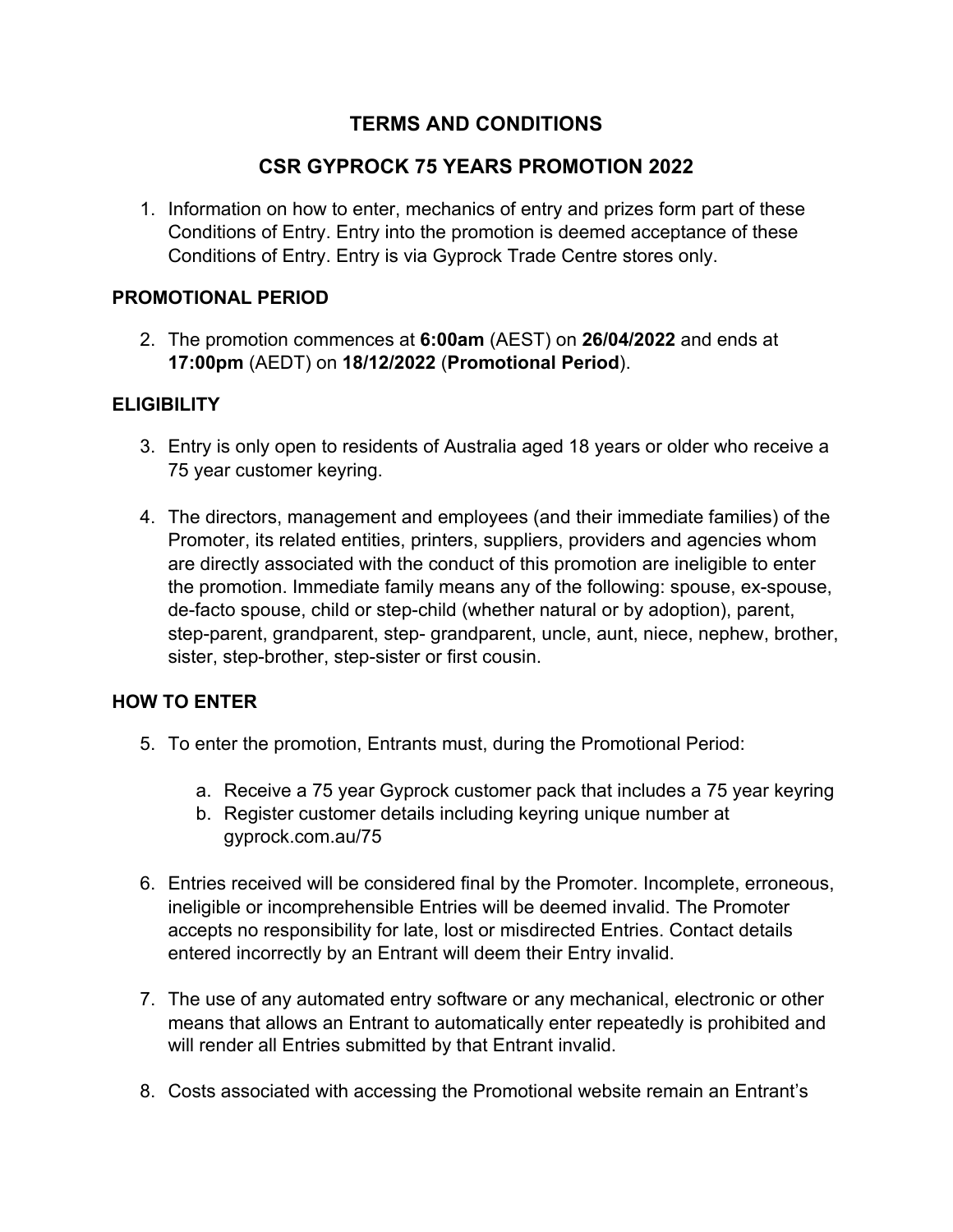responsibility and may vary depending on the Internet service or telecommunications provider used.

#### **DRAW**

- 9. The draw to determine the winners will take place at **10:30am** (AEDT) every week from date commencing **02/05/2022** until **19/12/2022** at CSR Limited (ABN 90 000 001 276) of Triniti 3, Level 5, 39 Delhi Road, North Ryde, NSW 2113. All prizes will be randomly drawn.
- 10.The winners will be notified personally within four (4) days of the draw, and their name and locality will be published on Gyprock Trade Social Media sites through out the year. The first announcement date will commence on the **03/05/2022**. All reasonable steps to notify the winners of the results of the draw will be taken by the Promoter. The Promoter's decision is final and no correspondence will be entered into.

### **PRIZES**

13.In order to determine the fortnightly winners, The first eligible entry drawn from all Entries received during the Promotional Period will win one (1) of the following prizes.

|                              | There are three categories of Prizes including Major, Minor (Store) and Weekly<br>prizes                                                |                            |                       |                 |                         |
|------------------------------|-----------------------------------------------------------------------------------------------------------------------------------------|----------------------------|-----------------------|-----------------|-------------------------|
| Details of<br>prizes         | Category                                                                                                                                | Prize                      | RRP*<br>Value<br>Each | <b>Quantity</b> | Total<br>prize<br>value |
|                              | <b>Prizes</b>                                                                                                                           | \$150 Mates Date Gift Card | \$150                 | 85              | \$12,750                |
|                              |                                                                                                                                         | \$75 Prize Draw            | \$75                  | 170             | \$12,750                |
|                              | <b>Final Prize</b><br>Value                                                                                                             |                            |                       |                 | \$25,500                |
| Total<br>number of<br>prizes | 255                                                                                                                                     |                            |                       |                 |                         |
| <b>Total Prize</b><br>Value  | Total prize pool (inc GST): \$25,500<br>*The above RRP/SRP (Suggested Retail Price) pricing has been supplied by our prize<br>partners. |                            |                       |                 |                         |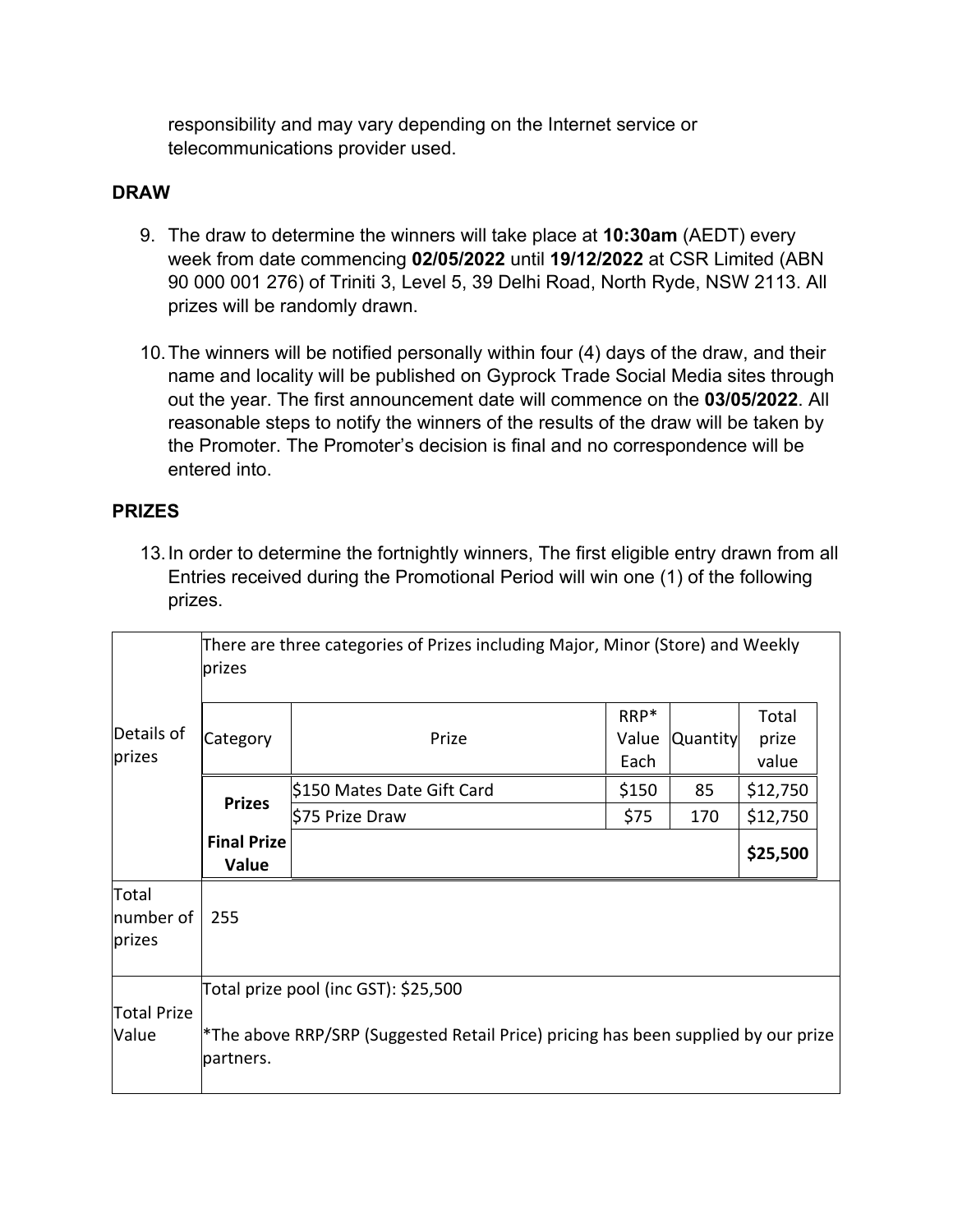- 14. Prizes will only be awarded to winners who are Entrants and not to an individual who entered on behalf of an Entrant.
- 15. It is a condition of accepting and participating in a prize that a winner may be required to sign eligibility form(s), code(s) of conduct and/or legal release(s) (including prize acceptance release(s)) in a form determined by the Promoter in its absolute discretion.
- 16. The Promoter reserves the right to request a winner produce (within the requested time) appropriate photo identification or other documentation (to the Promoter's satisfaction, at its sole discretion) in order to confirm the identity and age of the winner before issuing the prize.
- 17. The total maximum prize pool value is \$25,500 inc GST. The prizes are not transferable or exchangeable and cannot be taken as cash (unless otherwise indicated). The prizes must be taken as offered and cannot be varied. The prizes cannot be used or redeemed in conjunction with any other offer. The Promoter accepts no responsibility for any tax implications that may arise from prize winnings. Independent financial advice should be sought. The Promoter accepts no responsibility for any variation in prize value. All prize values are the recommended retail price (including GST).

## **GENERAL**

- 18.The Promoter may conduct a further draw at the same time and place as the original draw as is necessary fortnightly commencing from **30/05/2022** in order to distribute any prize(s) (if any) unclaimed by that date, subject to any written directions given under applicable State or Territory legislation. In the event of any winner(s) in the unclaimed prize draw, the winner(s) will be notified in writing and their name and will be published fortnightly on Social Media by the **31/05/2022**. All reasonable steps to notify the winner(s) of the results of the unclaimed prize draw (if any) will be taken by the Promoter. The Promoter's decision is final and no correspondence will be entered into.
- 19.Entrants can only enter in their own name. Individuals who submit an Entry in their own name as a result of a Transaction made on behalf of an Entrant without permission, or without disclosing the name of the business or entity upon their Entry, are ineligible to participate in the promotion and their Entry may, at the discretion of the Promoter, be deemed invalid. Entrants who provide incorrect, misleading or fraudulent information are ineligible to participate in the promotion and all entries of an Entrant who is deemed by the Promoter to have provided incorrect, misleading or fraudulent information may, at the discretion of the Promoter, be deemed invalid.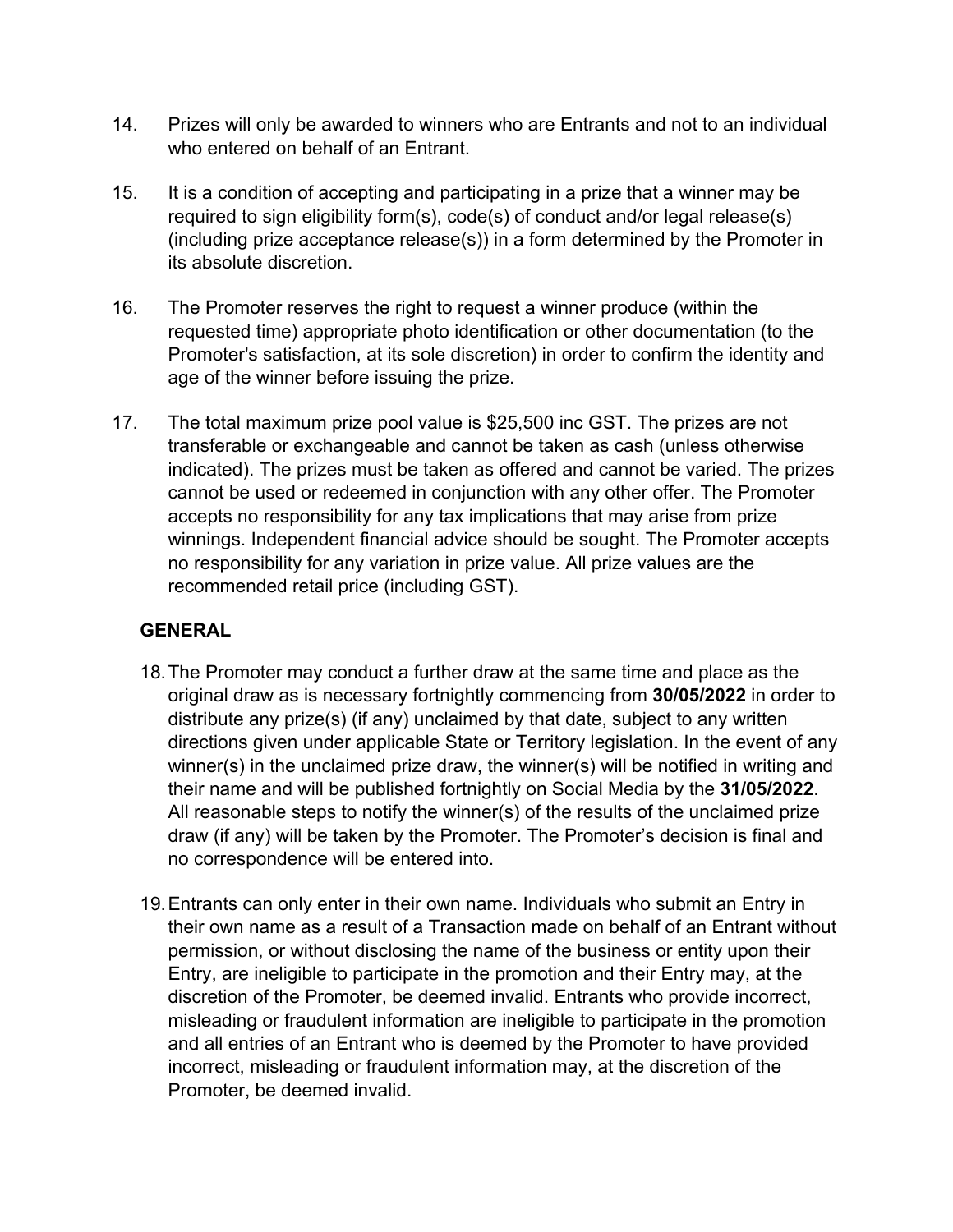- 20.The Promoter reserves the right to request the Entrant produce (within the requested time) appropriate photo identification or other documentation (to the Promoter's satisfaction, at its sole discretion) in order to confirm the Entrant's identity, age, residential address, eligibility to enter and claim a prize, and any information submitted by the Entrant in entering the promotion, before issuing a prize. If any documentation required by the Promoter is not received by the Promoter (or its nominated agent) or an Entrant or Entry has not been verified or validated to the Promoter's (or its nominated agent's) satisfaction, then all the entries of that Entrant may be ineligible and deemed invalid.
- 21.The Promoter reserves the right to verify the validity of any and all Entries and to disqualify any Entrant for: (a) tampering with the entry process; (b) submitting an entry which is not in accordance with these Conditions of Entry; or (c) engaging in any unlawful or other improper misconduct calculated to jeopardise the fair and proper conduct of the promotion. The Promoter's legal rights to recover damages or other compensation from such an offender are reserved.
- 22.A prize will only be awarded following any winner validation and verification that the Promoter, or its nominated agents, requires in their sole absolute discretion.
- 23.As a condition of entering this promotion, each Entrant consents to, in the event they are a winner, the Promoter using the Entrant's name, likeness, image and/or voice (including photograph, film and/or recording of the same) in any media worldwide for an unlimited period of time without further notification, remuneration or compensation for the purpose of promoting, publicising or marketing the promotion (including any outcome), and/or promoting any products or services manufactured, distributed and/or supplied by the Promoter. The Entrant agrees that, in the event they are a winner, the Entrant will participate in all reasonable promoted activities in relation to the promotion as requested by the Promoter and its agents and sign any additional documents reasonably required by the Promoter to give effect to this condition. Applicable manufacturers, and/or distributors should be contacted in regard to all prize warranty claims.
- 24.If a prize or element of a prize becomes unavailable, for any reason beyond the Promoter's reasonable control, then a comparable prize or prize element of equal or greater value will be awarded in lieu, subject to any written directions made under applicable State or Territory legislation.
- 25.If the promotion is not capable of running as planned for any reason beyond the reasonable control of the Promoter, including because of war, terrorism, state of emergency or disaster (including natural disaster), infection by computer virus, bugs, tampering, unauthorised intervention, technical failures, directions of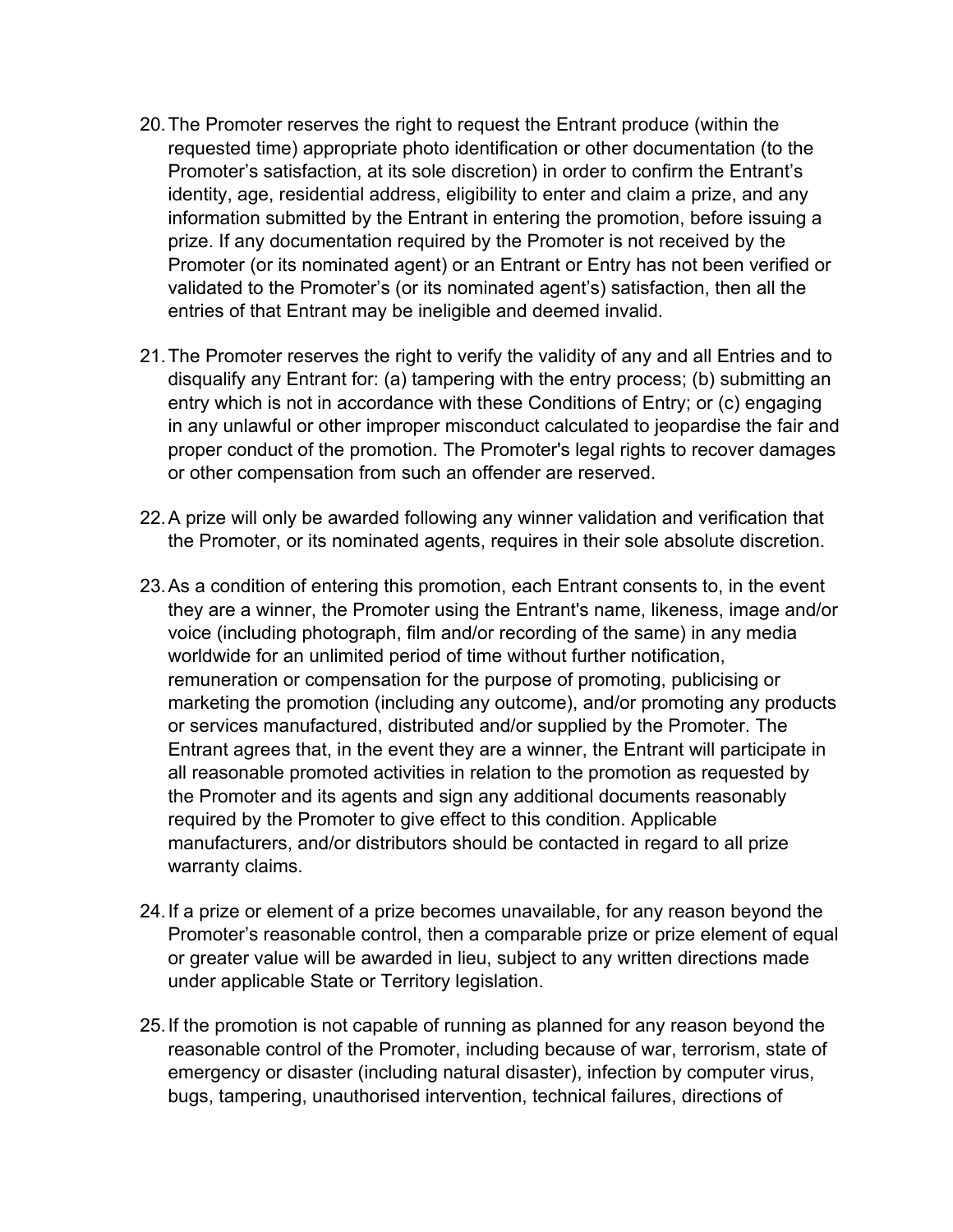regulators or industry self-regulatory bodies or any which corrupt or affect the administration, security, fairness, integrity or proper conduct of this promotion, the Promoter reserves the right, in its sole discretion, to cancel, terminate, modify or suspend the promotion and/or if necessary to provide alternative prize(s) to the same value as the original prize(s), subject to any written directions made under applicable State or Territory legislation.

- 26.The Promoter and its associated agencies and companies exclude all liability (including negligence) except for any liability that cannot be excluded by law (including any applicable consumer guarantee under the Australian Consumer Law), for any direct or indirect injury, loss and/or damage arising in any way out of the promotion.
- 27.This includes, but is not limited to: (i) technical malfunctions, delays or failures, including those resulting from accessing any materials related to this promotion and any incorrect, inaccurate or incomplete information communicated in the course of, or in connection with, this promotion as a result of any technical malfunctions, delays or failures; (ii) theft, unauthorised access or third party interference; (iii) lost or damaged entries, prize claims or prize(s); and/or (iv) acceptance and/or use of any prize.
- 28.An Entry and any copyright subsisting in an Entry irrevocably becomes, at time of entry, the property of the Promoter.
- 29.All of the Promoter's decisions in respect of the promotion are final and no correspondence will be entered into.

## **PRIVACY**

- 30.The Promoter collects Personal Information about an Entrant to include the Entrant in the promotion, award the prizes (where appropriate) and use the information to assist in improving the goods and services of the Promoter. If the Personal Information requested is not provided, the Entrant cannot participate in the promotion and is deemed ineligible. An Entrant also agrees that the Promoter may, in the event the Entrant is a winner, publish or cause to be published the Entrant winner's name and locality in any media, as required under the relevant State or Territory lottery legislation.
- 31.If the Promoter collects an Entrant's Personal Information, the Promoter will provide to the Entrant, at time of entry into the promotion or as soon as reasonably practicable thereafter, a collection statement that details the Personal Information being collected, the purpose of its collection, where the Personal Information will be stored and how it will be shared with third parties. The